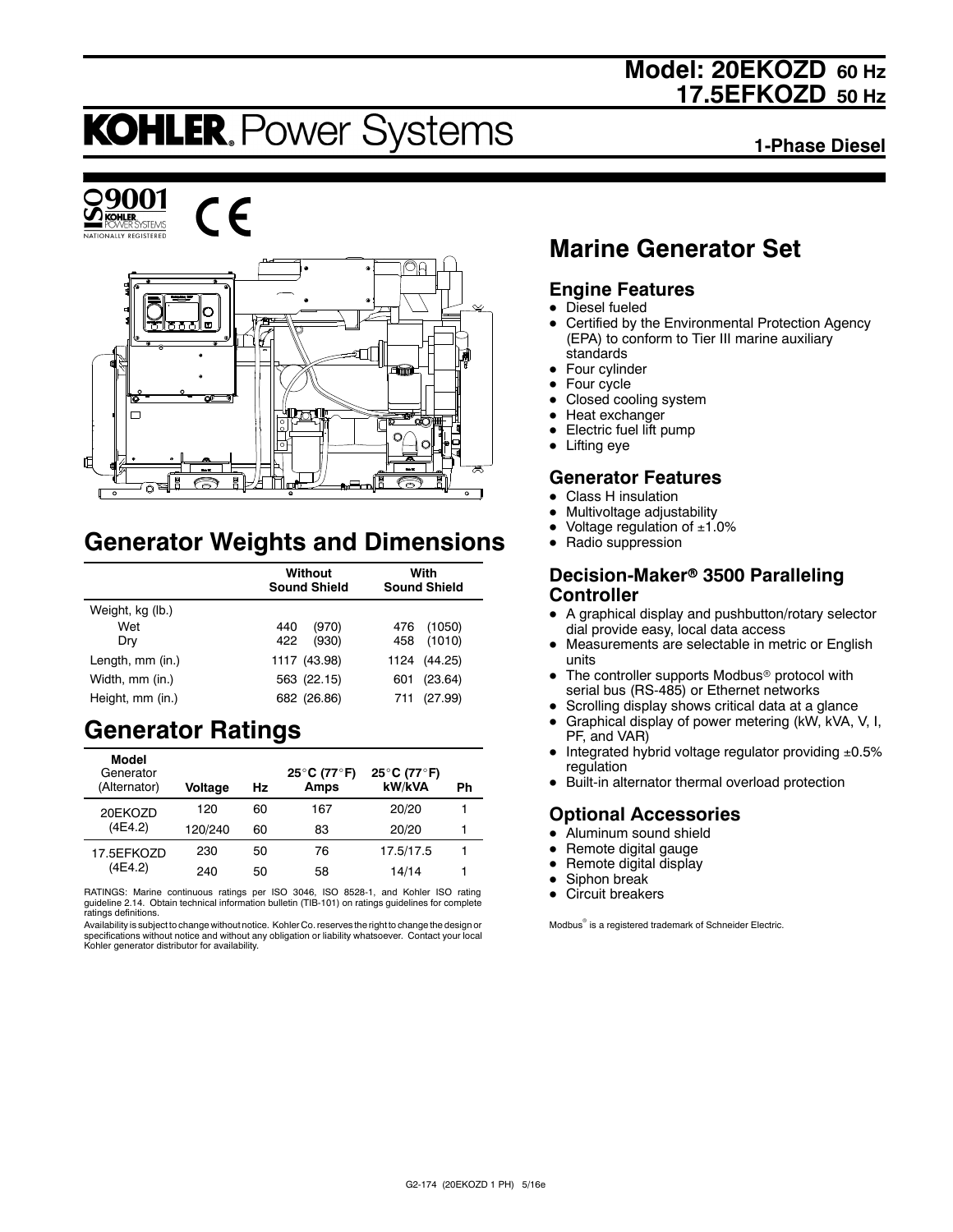## **Application Data**

 $\ddot{\phantom{a}}$ 

#### **Engine**

| <b>Engine Specifications</b>                                                                 | 60 Hz                        | 50 Hz |
|----------------------------------------------------------------------------------------------|------------------------------|-------|
| Type                                                                                         | 4 cycle, naturally aspirated |       |
| Cylinder, quantity                                                                           | 4                            |       |
| Displacement, L (cu. in.)                                                                    | 2.5(151)                     |       |
| Bore and stroke, mm (in.)                                                                    | 88 x 102 (3.46 x 4.02)       |       |
| Compression ratio                                                                            | 17:1                         |       |
| Combustion system                                                                            | Direct injection             |       |
| Rated rpm                                                                                    | 1800                         | 1500  |
| Max. power at rated rpm, HP                                                                  | 38.7                         | 34.1  |
| Governor, type                                                                               | Mechanical                   |       |
| Frequency regulation, mechanical<br>governor<br>No load to full load (droop)<br>Steady state | 5%<br>±0.7%                  |       |
| Angular operation<br>$Instant (1 min.) \ldots \ldots$<br>Intermittent $(30 \text{ min.})$    | $35^\circ$<br>$25^{\circ}$   |       |

## **Engine Electrical**

| <b>Engine Electrical System</b> | 60 Hz                      | 50 Hz |
|---------------------------------|----------------------------|-------|
| Battery, voltage                | 12 or 24 volt              |       |
| Battery charging module         | 10-amp                     |       |
| Battery, minimum recommendation | 650 CCA @ 0°F              |       |
| Starter motor                   | 2 kW, 12 V<br>2.5 kW, 24 V |       |

## **Cooling**

| <b>Cooling System</b>                                                     | 60 Hz                             | 50 Hz     |
|---------------------------------------------------------------------------|-----------------------------------|-----------|
| Capacity, L (qt.), approx.                                                | 4.4(4.6)                          |           |
| Heat exchanger type                                                       | 2.5 in. dia. $\times$ 2 pass      |           |
| Seawater pump type                                                        | Belt-driven.<br>10-blade impeller |           |
| Heat rejected to cooling water at rated<br>kW, wet exhaust, kW (Btu/min.) | 18.5 (1050)                       | 23 (1300) |
| Engine water pump flow, Lpm (gpm)                                         | 53 (14)                           | 47 (12)   |
| Seawater pump flow, Lpm (gpm)                                             | 30(8)                             | 27 (7.15) |

#### **Fuel**

| <b>Fuel System</b>                     | 60 Hz    | 50 Hz |  |
|----------------------------------------|----------|-------|--|
| Fuel shutoff solenoid                  | Electric |       |  |
| Fuel pump                              | Electric |       |  |
| Maximum recommended fuel lift, m (ft.) | 1.2(4.0) |       |  |

### **Lubrication**

| <b>Lubricating System</b>             | 60 Hz                   | 50 Hz |  |
|---------------------------------------|-------------------------|-------|--|
| Oil pan capacity with filter, L (qt.) | 11 (11.6)               |       |  |
| Oil pump type                         | Pressure, trochoid pump |       |  |

## **Operation Requirements**

| <b>Air Requirements</b>                                  | 60 Hz       | 50 Hz       |
|----------------------------------------------------------|-------------|-------------|
| Engine combustion air requirements,<br>$L/min.$ (cfm)    | 1840 (65.1) | 1676 (59.2) |
| Generator cooling requirements,<br>$L/min.$ (cfm)        | 9175 (325)  | 7645 (270)  |
| Max. air intake restriction, kPa (in. $H_2O$ )           | 2.5(10.0)   | 2.0(8.0)    |
| Exhaust flow, $m^3/m$ in. (cfm)                          | 2.1(73.3)   | 1.6(56)     |
| Exhaust temp., °C (°F) at full load                      | 450 (842)   | 310 (590)   |
| Max. allowed exhaust back pressure,<br>kPa (in. $H_2O$ ) | 8.5(34.1)   | 6.5(26.1)   |
| <b>Fuel Consumption</b>                                  | 60 Hz       | 50 Hz       |
| Diesel, Lph (gph) at % load                              |             |             |
| 100%                                                     | 6.7(1.77)   | 4.97 (1.31) |
| 75%                                                      | 5.2(1.39)   | 3.78(1.00)  |
| 50%                                                      | 3.7(0.98)   | 2.62(0.69)  |
| 25%                                                      | 2.3(0.61)   | 1.51 (0.40) |

**Note:** The fuel consumption of the 60 Hz model is based on 20EKOZD and the fuel consumption of the 50 Hz model is based on 17.5EFKOZD.

## **Engine Features**

- $\bullet$  Low oil pressure shutdown
- High engine temperature shutdown
- Low seawater pressure shutdown
- Vibromount
- Belt guard
- Disposable oil filter
- $\bullet$  Oil drain valve
- Air heater circuit for cold starting
- $\bullet$  Disposable fuel filter

#### **Alternator Features**

- $\bullet$  Brushless, rotating field design permits power to be obtained from stationary leads.
- $\bullet$  Windings are vacuum impregnated with epoxy varnish for dependability and long life.
- $\bullet$  Rotors are dynamically balanced to minimize vibration.
- Copper windings ensure minimal heat buildup. Insulation meets NEMA standards for class H insulation.
- $\bullet$  Direct connected to the engine, the generator has sealed precision ball bearings with a precision-machined steel sleeve in the end bracket to prevent shaft misalignment and extend bearing life.
- $\bullet$  Mounted on a drip-proof tray.
- Equipped with a four-lead reconnectable stator.
- $\bullet$  Capable of sustained line-to-neutral short circuit current of up to 300% of the rated current for up to 2 seconds. (IEC 60092-301 short-circuit performance.)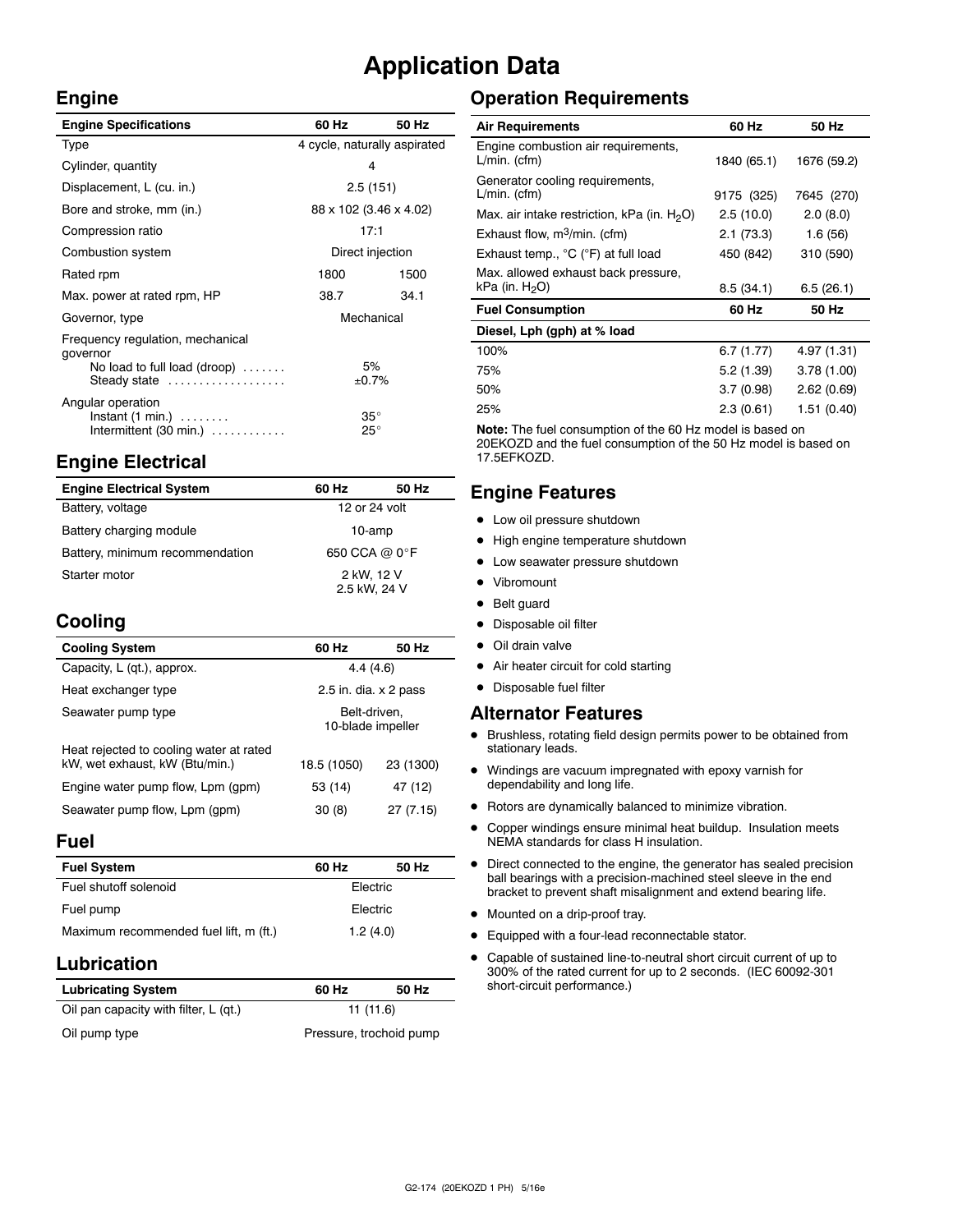## **Application Data**



### **Decision-Maker<sup>®</sup> 3500 Controller**

Provides advanced control, system monitoring, and system diagnostics for optimum performance and compatibility. The Decision-Maker<sup>®</sup> 3500 controller uses a patented hybrid voltage regulator and unique software logic to manage alternator thermal overload protection features normally requiring additional hardware. Additional features include:

- AC Output Voltage Regulator Adjustment. The voltage adjustment provides a maximum adjustment of  $\pm 10\%$  of the system voltage.
- Alarm Silence. The controller can be set up to silence the alarm horn only when in the AUTO mode for NFPA-110 application or Always for user convenience.
- $\bullet$  Alternator Protection. The controller provides generator set overload and short circuit protection matched to each alternator for the particular voltage/phase configuration.
- $\bullet$  Automatic Restart. The controller automatic restart feature initiates the start routine and recrank after a failed start attempt.
- **Cyclic Cranking.** The controller has programmable cyclic cranking.
- **ECM Diagnostics.** The controller displays engine ECM fault code descriptions to help in engine troubleshooting.
- **Engine Start Aid.** The configurable starting aid feature provides customized control for an optional engine starting aid.
- **Event Logging.** The controller keeps a record (up to 1000 entries) for warning and shutdown faults. This fault information becomes a stored record of system events and can be reset.
- **Historical Data Logging.** Total number of successful starts of the generator is recorded and displayed.
- $\bullet$  Integrated Hybrid Voltage Regulator. The voltage regulator provides  $\pm$  0.5% no-load to full-load RMS voltage regulation with three-phase sensing.
- $\bullet$  Lamp Test. Press the alarm silence/lamp test button to verify functionality of the indicator lights.
- **LCD Display.** Adjustable contrast for improving visibility.
- Measurement Units. The controller provides selection of English or metric displays.
- **Power Metering.** Controller graphical display provides voltage, current, power factor, kW, kVA, and kVAR.
- **Programming Access (USB).** Provides software upgrades and diagnostics with PC software tools.
- **Remote Reset.** The remote reset function supports acknowledging and resetting faults and allows restarting of the generator set without going to the master control switch off/reset position.
- **Run Time Hourmeter.** The generator set run time is displayed.
- Time Delay Engine Cooldown (TDEC). The TDEC provides a time delay before the generator set shuts down.
- Time Delay Engine Start (TDES). The TDES provides a time delay before the generator set starts.
- **Voltage Selection Menu.** This menu provides the capability to switch the generator output voltage. NOTE: Generator set output leads may require reconnection.
- **Paralleling Functions:** 
	- $\bullet$  Bus sensing
	- $\bullet$  First on logic
	- Synchronizing
	- Communication based isochronous load sharing
	- Droop load sharing
	- External controlled load sharing via analog bias signals

### **Accessories**

#### **Sound Shield**

Provides for highly effective silencing, ease of access for engine/generator servicing, low maintenance, excellent durability, and safety. The sound shield's customer connection panel includes connections for the following:

- $\circ$  Battery (positive and negative)
- o Equipment ground
- $\circ$  Fuel inlet and return
- o Seawater inlet
- o Water-cooled exhaust outlet
- d Oil drain
- o Customer load lead access
- o Customer interface

#### **Siphon Break**

Mandatory kit on generators installed below the waterline. Prevents the siphoning of flotation water into the engine.

#### **Line Circuit Breakers**

Protect the generator from extreme overload.

#### **Ship-to-Shore Switch**

Allows immediate switching to Kohler<sup>®</sup> generator set power or shore power protecting the electrical system from the possibility of simultaneous connection of both power sources.

#### **Remote Digital Gauge**

Allows starting and stopping from a location remote from the generator set.

 $\circ$  3 in. gauge for J1939 Requires a 76.2 mm (3 in.) dia. hole for mounting.

#### **Remote Digital Display**

Allows starting, stopping, and monitoring from a location remote from the generator set.

#### **Remote Connection/Extension Harness**

Provides wiring for the remote digital gauge.

#### **12-Inch Remote Wiring Harness**

Equipped with a 12-pin connector on one end that connects to the standard customer interface connector. Equipped on the other end with leads for connection to customer-supplied wiring.

SmartCraft<sup>™</sup> is a trademark of Mercury Marine, a division of Brunswick Corporation.